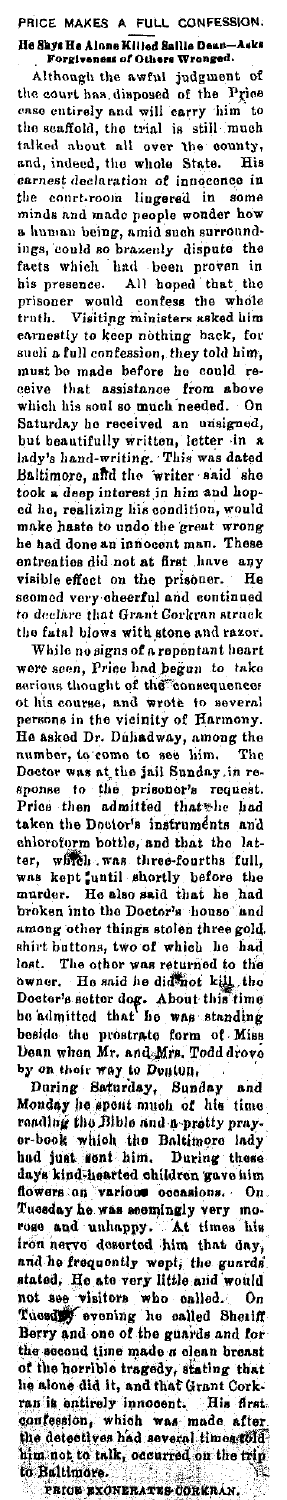PRICE EXONERATES CORKRAN.

On Tuesday evening when Sheriff<br>Berry handed Price his supper through the wicket the prisoner said he had something to say. After some<br>hesitation he went on: "The detectives said it was a left hand that<br>killed Sallie Dean, but this is the hand that did it." As he spoke he placed his right hand on the sheriff's. "Then," said the shoriff, "you now<br>admit that Grant Corkran had nothing to do with it?"

"What I told you is true. This is the hand that did it," and Price again gripped the sheriff's hand with his right.

He then began his story of the murder of Sallie Dean, giving the onorating Mr. Corkran, whose name he had persistently used ever since his statement in Baltimore. Before<br>Price had completed his story the sheriff was called away. Later in the evening, toward midnight, he<br>returned to Price's cell and, with Watchman G. W. Richardson, heard again the contension After putting a blanket up to the window to exclude observation from without, Price then took a sheet of foolseap paper and quickly drew a plat of the grounds where Sailie Dean met her<br>death. He was evidently very familiar with the place.

He went to the branch that' morning, he said, to out baise-wood with<br>which to make hames. --He cut one<br>ploce and went out to the public road within a few fest of the bridge. Sallie Dean passed just then and was ten steps or so up the road toward Harmony. She said, "good morning, Mr. Price," and when he had responded with a like greeting, he stopped up and joined her, walking up toward the hill. He remarked that abo had not attended school the div before, and she said : "No, sir; my sister was away, in Easton, and I had to stay at home to attend to some housework." They had approached near the top of the hill,<br>Price said: "I raised my axe and<br>struck her on the side of the head and she fell, badly stunned. I pickthicket, hear the top of the hill. took the kuife-the one the sheriff took the kuife-the one in the sheriff took from the the disclaterate of the signal to the control of the control of the control of the control of the control of the state of the state of the state of the state of the state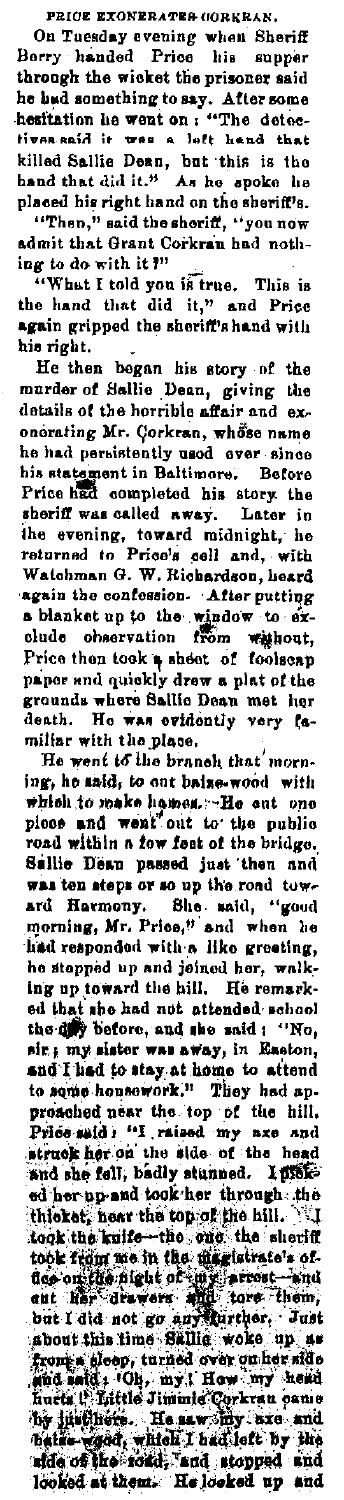then down the road and peered into the flicket where I was with Sallie: I thought surely he would see me; and lay as flat as possible; watching him, Jimmie then went on to school.<br>Again the girl woke up and scened to be conscious, for she looked at me and tried to talk, but I could not me and tried to taik, out I could not<br>anderstand her. I took a razor-from<br>my pocket and with my right hand<br>out her throat with, one stroke. I<br>dight get a drop of blood on my clothes Then I kicked some leaves over the bucket and books, buried knife was found, threw the cedar brush over the body, and again went to the branch. I cut another piece of baize and returned to my shop, as the little Wright boy said on the witness stand."

Price then took the drawing he had made and indicated where the razor could be found. Deputy Sher-iff Roe and Mr. Richardson went and we are the county yesterday to look for it. They had directions, given by Price, whereby they expected to find the axe with which he struck the little girl suddenly and without warning, knocking her senseless. Price said he had placed that stone near the scene to be found "as a blind!" It had not been used at all in the killing of Sallie Dean.

"I thought of Grant Corkran and charged him with the murder," continued the prisoner, "and beginning<br>with a lie I had to stick to it." Price<br>confessed that he had some motive in selecting Grant as one one whom to lay the blame, aside from the fact that he was nearest the seene. It was that Grant had lad a watch and knife deal with him once and had got the better of him. "But I have got even with him, haven't I!" Price<br>asked of the guard, and the guard<br>told him Grant had been dealt with very severely.

AGAIN REMOVED TO BALTIMORE.<br>Manual E. Price, the convicted<br>murderer of Miss Sallie Dean, was taken to Baltimore on Wednesday morning and placed in the Baltimore City juli. He will remain in that prison until shortly before the date to be set for his execution. This step was taken for two reasons-the exponse of a guard here being un-<br>avoidable, and the jail not being sufficiently secure for a long imprisonmont. Shorth Berry, Deputy Sher-iff Roo and Mr. M. F. Allahand. left<br>Denton jail with Price about five colook. No one except the officers<br>knew of the contemplated removal.<br>On arriving in Baltimore, the prisoner was turned over to Warden Constantine, and the sheriff and his community witnessed the police paradelectric fields and the distance.<br>
They returned to the control to Denton by the Choptan statement.<br>
Mr. Allaband only accompanied<br>
them as fift as Queenstown.

EXCEPTIONS FILED.